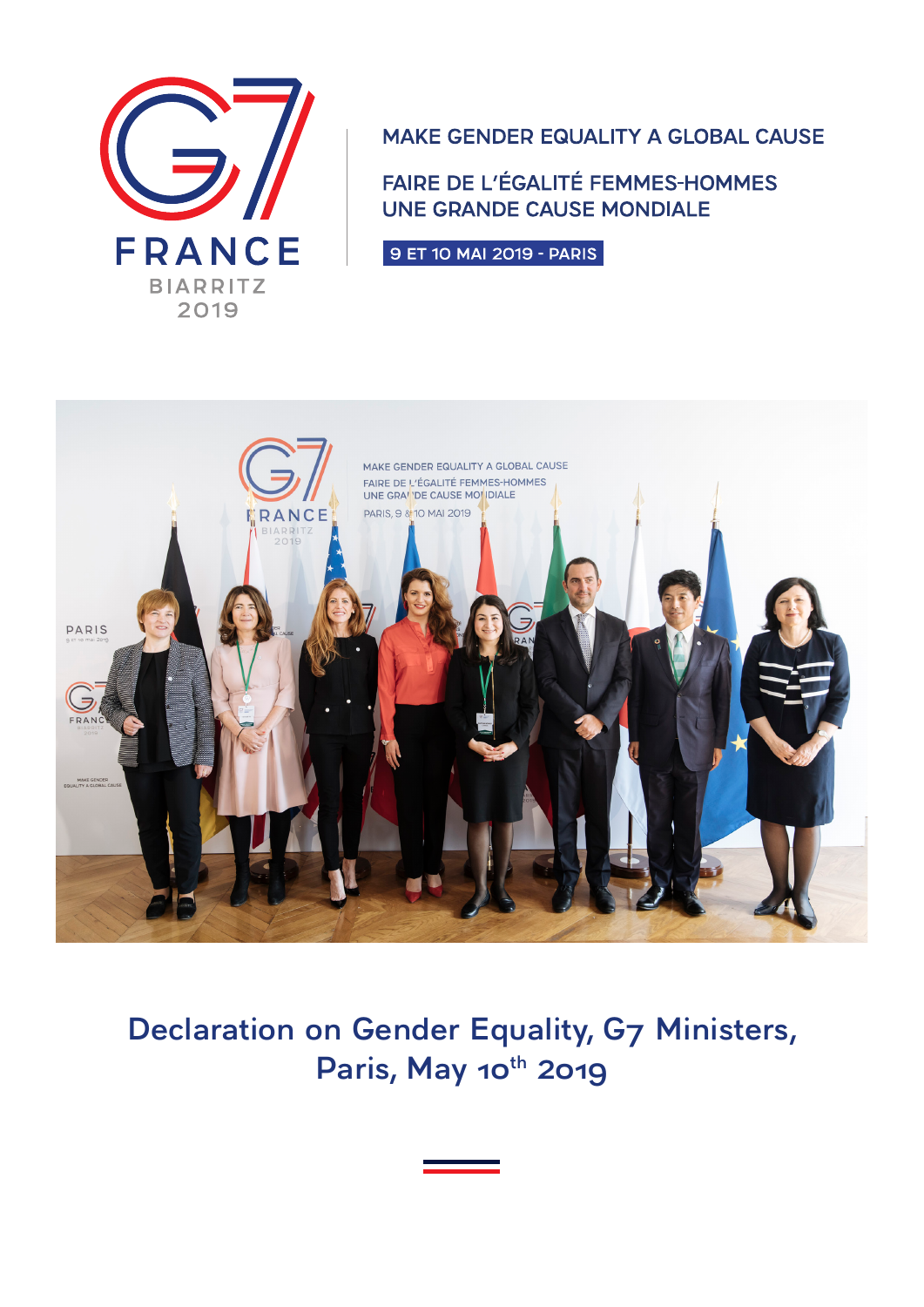Gender equality is fundamental to the full and equal enjoyment of all human rights. It is essential for resilient, inclusive and fair societies. It has been an increasing focus in recent years through successive G7 presidencies. We, the Ministers of the G7 in charge of gender equality, today commit to strong outcomes for the empowerment of women and girls.

# **2.**

By working towards achieving gender equality in practice, we are taking action to boost inclusive and sustainable growth in line with the 2030 Agenda for Sustainable Development. Despite an overall reduction in the gender gaps over the past decades, progress has considerably slowed down across the world. No country has achieved gender equality to date. The 2018 Global Gender Gap Report of the World Economic Forum estimates that based on current trends it will take 108 years to close existing gender gaps.

In this context, we recall the importance of achieving gender equality at all levels and in all social, political and economic spheres. To reach this objective, we recall the Beijing Declaration and the Platform for Action (BPfA, 1995) and its report, and acknowledge the significance of the wider international human rights framework, including for the States Parties to the Convention on the Elimination of all Forms of Discrimination against Women (CEDAW). We, Ministers of the G7, welcome the organisation of the Global Forum on Beijing +25 in Paris in 2020.

**3.**

# **4.**

Inclusive laws are one of the key enablers for equality between women and men. In its 2019 report on "Women, Business and the Law", the World Bank highlights the extent to which legislative barriers represent a significant obstacle to women's empowerment in world economies.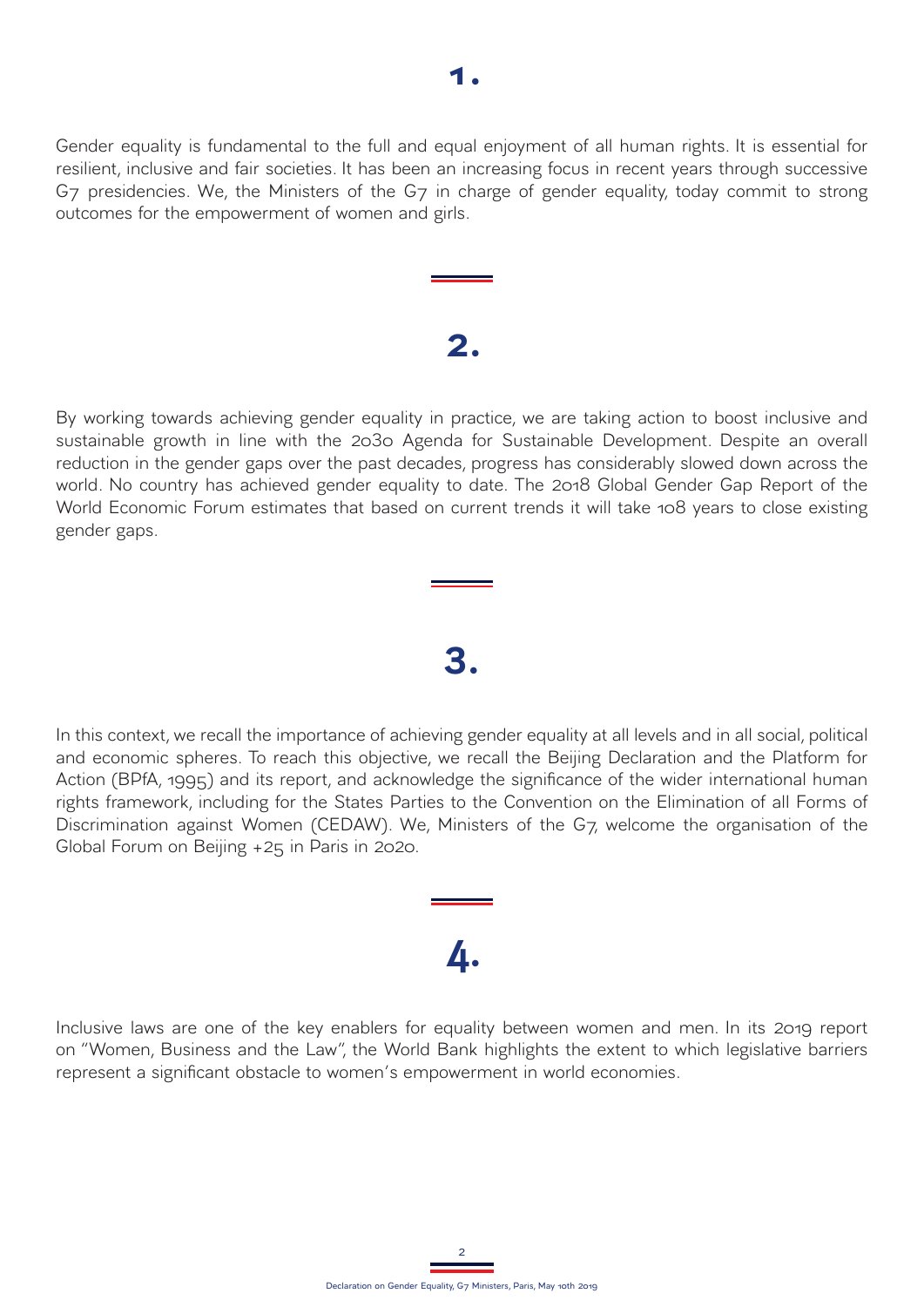We recognize that effective implementation and enforcement of laws accompanied by relevant policies, funding, and dedicated oversight mechanisms can be a powerful force for the empowerment of women and girls. We are also encouraged by efforts to enact new and innovative laws around the world and by existing laws that provide effective frameworks for the empowerment of women and girls. We therefore acknowledge that good practices in this regard can be a source of inspiration for greater progress and seek to encourage such practices.

# **6.**

We commend the decisive role of women leaders, women human rights defenders and civil society organizations in courageously supporting health, safety, and equal rights, participation and equal opportunities of women and girls around the world, in some cases at great personal risk. We call for women's fair share and meaningful inclusion in all decision-making processes, from political life to peace processes. We stand with civil society leaders who defend the rights of women and girls and unequivocally condemn the threats and violence they might face because of their action.

### **7.**

In this context, we welcome the ongoing opportunity for an open and interactive dialogue with civil society organisations, including those gathered at the Women  $7$  (W $7$ ) Summit. We appreciate our exchange with the W7 on its recommendations.

### **8.**

We appreciate the expertise and leadership of the G7 Gender Equality Advisory Council, which was founded by Canada and renewed in 2019 by France, in supporting the G7 to consider the needs and perspectives of women and girls in its work. We recognize its valuable contribution this year to the identification of innovative laws and good practices around the world.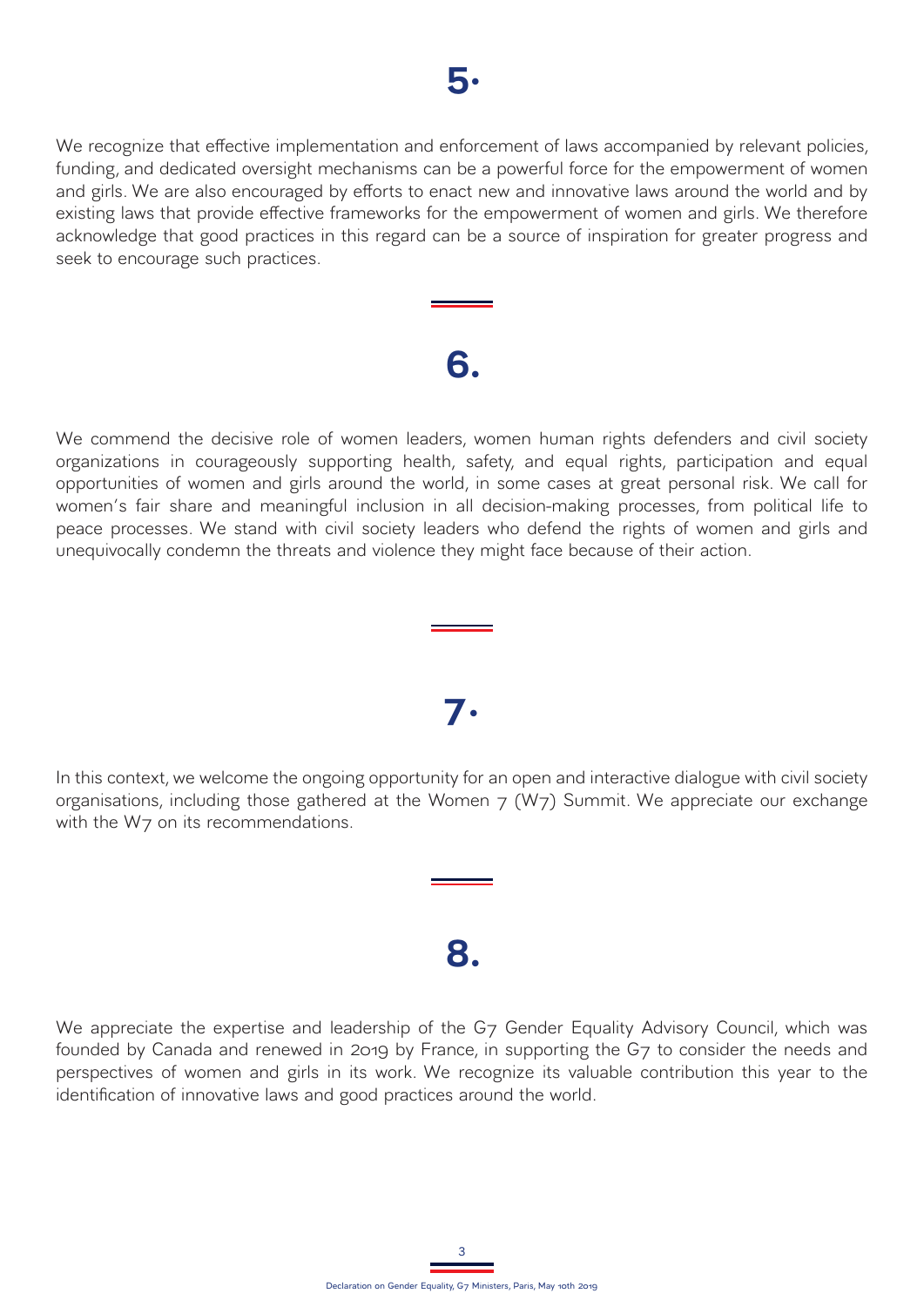Women's economic empowerment is central to realizing women's rights and equality with men. Increasing women and girls' access to quality education, learning and vocational training contributes to women's economic empowerment and to economic growth. However, women face multiple inequalities in achieving economic empowerment. Globally and in all G7 countries, women are frequently still paid less than men for the same work and for work of equal value, have less access to financial resources needed for developing entrepreneurship, and tend to spend two to ten times more time on unpaid care than men do. We recall the ongoing importance of the "2X Challenge" and our development finance institutions' work to mobilize 3 billion USD to women-owned, women-led and women-supporting enterprises around the world.

### **10.**

In line with the 2030 Agenda for Sustainable Development, all forms of gender-based violence must be eliminated. This includes intimate partner abuse, sexual violence, sexual violence in conflict, child, early and forced marriage, female genital mutilations as well as online violence, abuse and harassment. Gender-based violence violates and impairs or nullifies the enjoyment by women and girls of their human rights and fundamental freedoms and critically affect their dignity and integrity. We condemn all forms of violence, abuse, and discrimination against women and girls and remain concerned about the growing problem of sexual and gender-based violence, abuse and harassment in digital contexts. We reaffirm our commitment to advancing gender equality as well as preventing and responding to all forms of genderbased violence.

# **11.**

Gender stereotypes affect women and girls in their enjoyment of social and economic rights. Providing safe and quality education is crucial. It empowers girls and boys to become active and informed participants in the transformation of their societies. The enjoyment of the highest attainable standard of health is critical to women's empowerment in other spheres of their lives and the full realization of their human rights.

## **12.**

We therefore support education that empowers adolescents to minimize sexual risks and prevents unintended pregnancy and sexually transmitted diseases, thereby improving the opportunity to thrive into adulthood. Achieving better health for women and girls is linked to the success of other key goals including reducing poverty and inequality, increasing economic empowerment and promoting women's participation in political and economic decisions.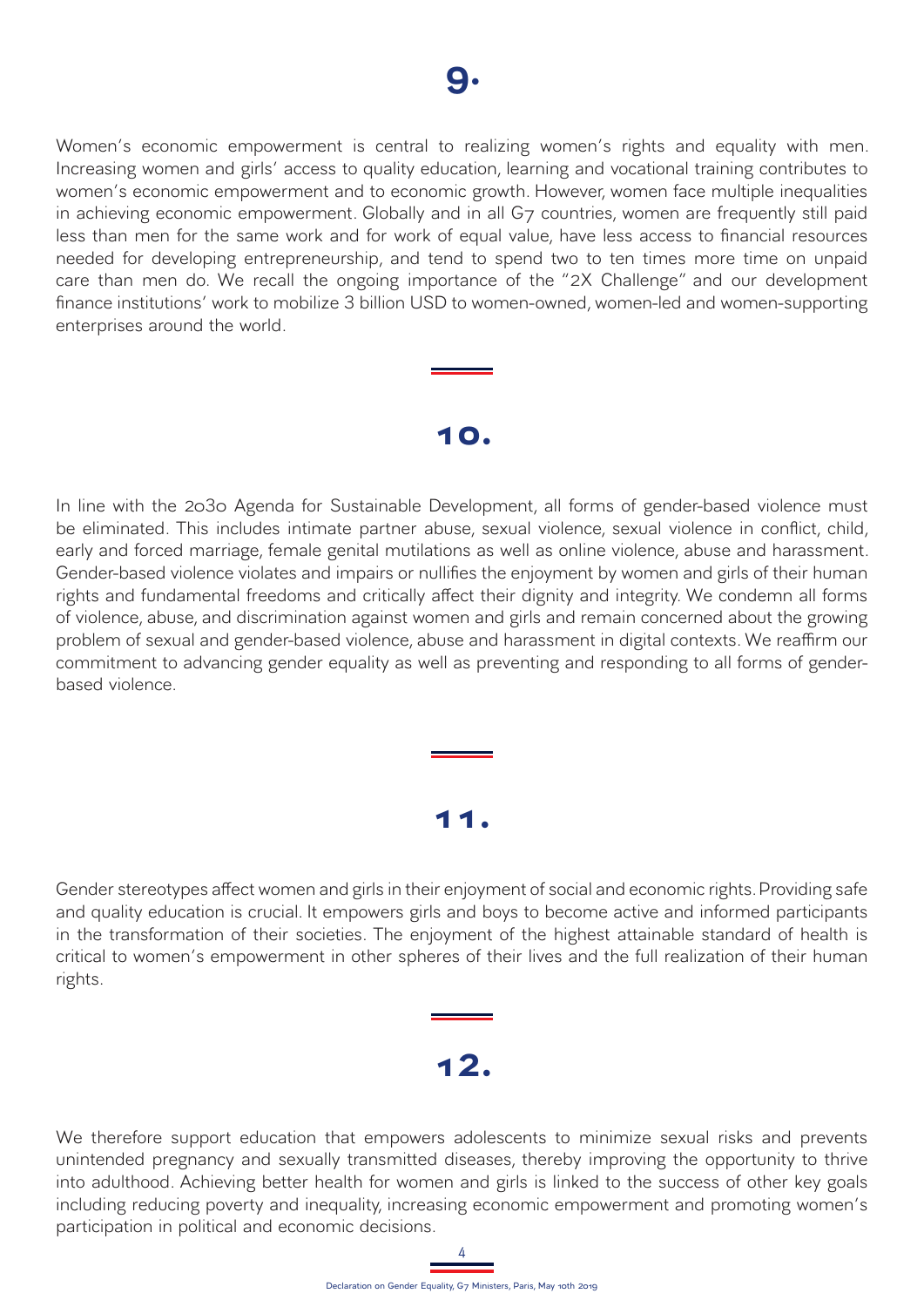We recall the importance of mainstreaming gender equality across the G7's various ministerial meetings by taking into account the perspectives of women and girls in their conclusions and acknowledge the importance of fully implementing, enforcing and following-up their commitments.

### Through its leadership, the G7 has the unique ability to create a political momentum and to promote practices that prohibit discriminations against women and girls so their communities and societies reach their full potential.

**14.**

#### **As Ministers for gender Equality of the G7 and signatories of the "Paris Declaration on Gender Equality", we therefore commit to:**

**15.**

Advocate for more laws and effective policies that promote women's human rights and gender equality:

Enhancing gender equality through legal, regulatory, and policy reforms will promote an enabling environment for women's empowerment. We agree to work towards a Partnership for Gender Equality, with support from the Gender Equality Advisory Council, aimed at making individual commitments towards improving the legal and policy framework, with a view toward creating a global coalition committed to the full empowerment of girls and women through the implementation of laws that protect and promote equality and women's rights. This partnership will involve G7 members and partner countries.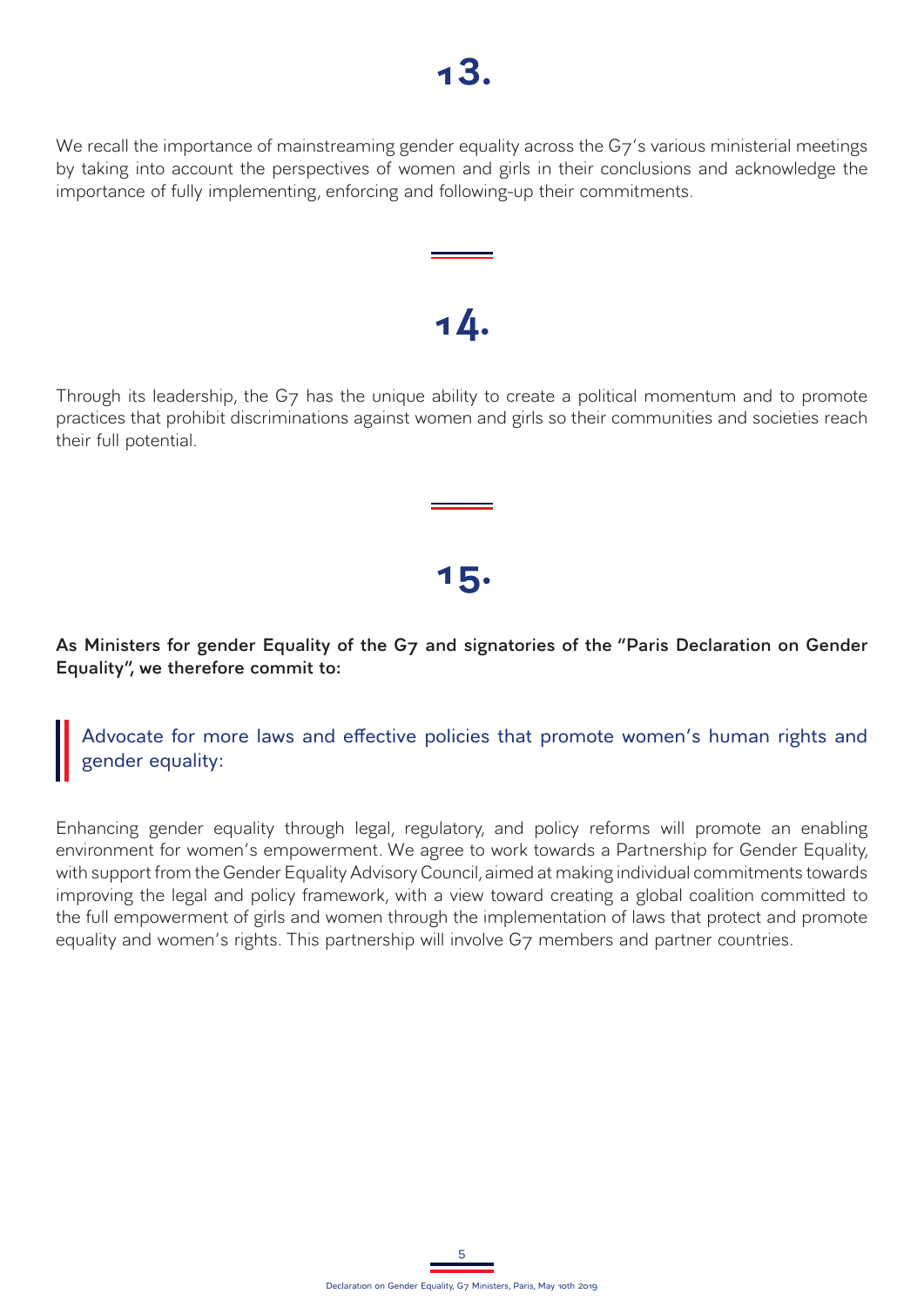## **16.**

Women are active entrepreneurs in the world and yet their access to finance is particularly limited. Women-led small and medium enterprises (SMEs) and microenterprises face particular financial difficulties due to discrimination in property rights and the lack of collateral guarantees. These issues are often exacerbated for African women as they also suffer from specific difficulties, structural socioeconomic barriers such as digital exclusion, limited access to education and skills development, and control over assets, including lack of access to financial services, markets and networks. While women dominate the microenterprise sector, only 16 to 20 percent of women in sub-Saharan Africa have access to formal finance.

### **17.**

Improving women's entrepreneurship in Africa requires increased and sustained action aimed at fighting discrimination and creating an enabling environment that better supports women's economic empowerment. This includes addressing the barriers that limit women's access to financing. Overcoming these obstacles will empower African women entrepreneurs to make the transition from micro businesses to SMEs.

## **18.**

We therefore reaffirm our support to the work of G7 assisting African countries in their efforts to remove obstacles to women's entrepreneurship, including social, legal and regulatory barriers and discriminatory norms, and to improve women's access to finance through efficient mechanisms that allow nondiscriminatory and more effective access to finance and economic opportunities for all.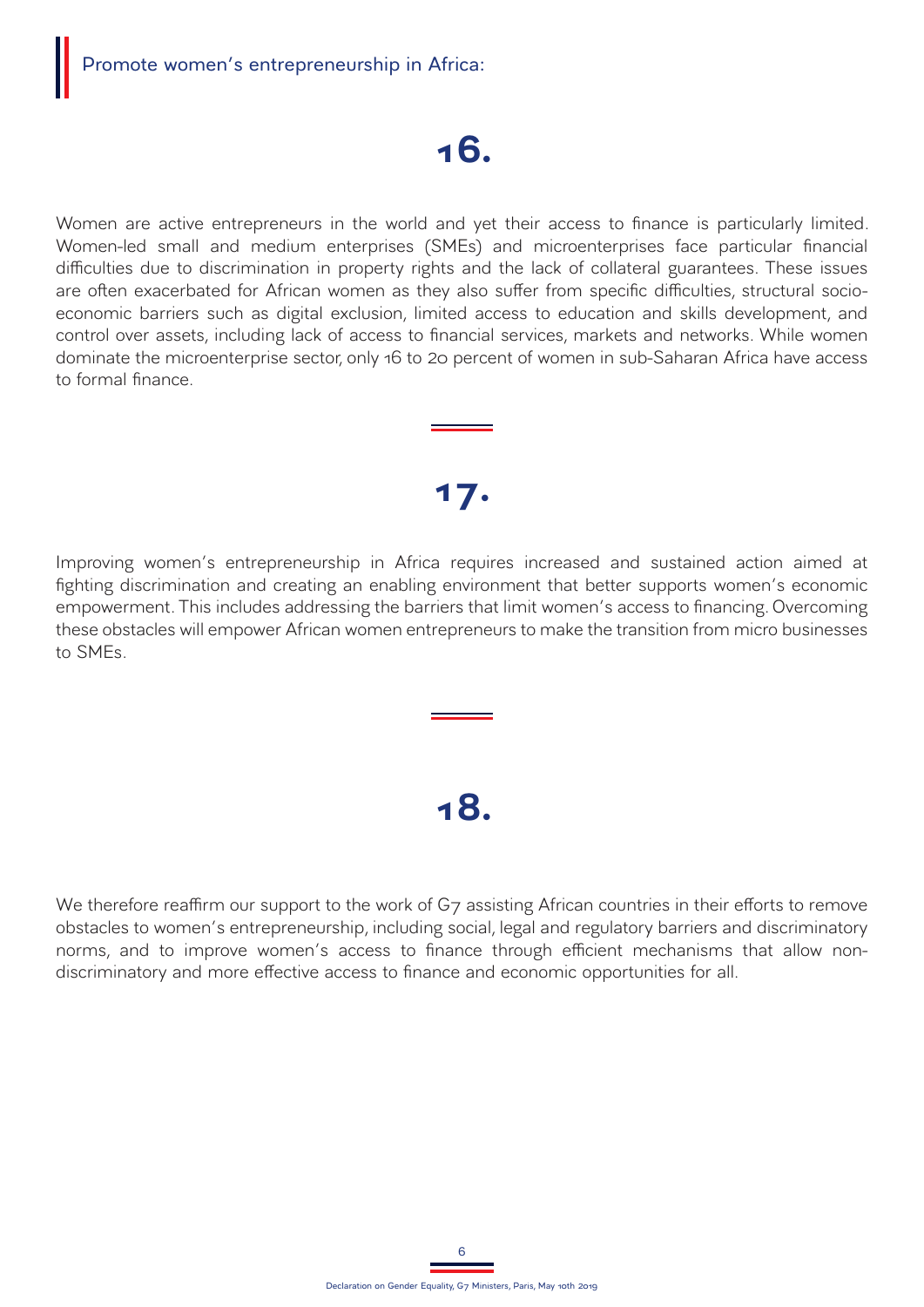We resolve to work together with governments, the private sector, civil society organizations and foundations active in the area of women's entrepreneurship in Africa, in their efforts to improve access to finance for women-led micro and small, businesses with growth potential to support their transition from micro to small and from small to medium-size enterprises. In order to target existing gaps a mapping of underserved groups and/or countries should identify unmet needs.

### **20.**

G7 efforts should complement and strengthen existing programmes. In this context, we welcome global and regional initiatives that target women entrepreneurs. This includes, in particular, the further development of the Affirmative Finance Action for Women in Africa (AFAWA) led by the African Development Bank. We appreciate the work of the Women Entrepreneurs Finance Initiative (We-Fi), launched at the margins of the G20 in 2017, in Africa and beyond.

Increase attention to address sexual and gender-based violence, abuse and harassment in digital contexts:

## **21.**

Ending violence against girls and women benefits all and is a shared responsibility in which everyone, including men and boys, has a critical role to play. We are resolved to end all forms of gender-based violence and strive for a future where the same rights and fundamental freedoms that individuals have offline are also protected online. Online violence cannot be separated from other types of violence against women and girls. Like intimate partnership violence, it is rooted in gender inequality, discriminatory social norms and unequal power relations.

### **22.**

Online violence, harassment and abuse of women and girls constitute an alarming phenomenon of global proportion. It undermines women and girls' human rights as well as their safety and personal integrity both off and online, and limits their ability to access resources online that could otherwise accelerate their economic, educational and social development. We welcome and encourage growing attention and research on this issue within civil society, academia, the private sector, multilateral organizations, and governments.

7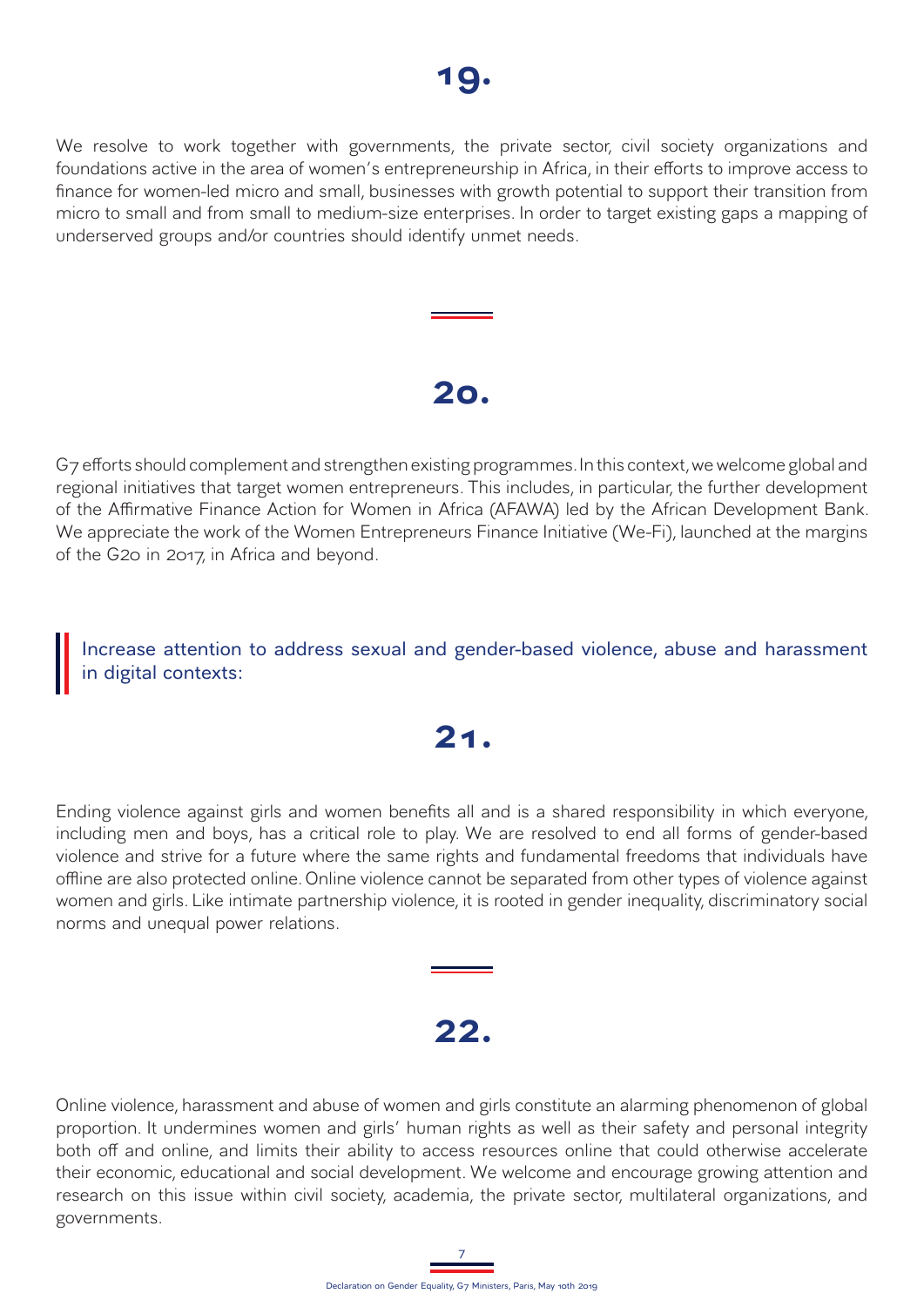Building on the G7 Roadmap for a Gender-responsive Economic Environment, we recognize the importance of partnership and increased dialogue with Internet companies and relevant stakeholders to develop joint initiatives that address this issue while respecting human rights and fundamental freedoms, including freedom of expression, and the dignity of women and girls.

# **24.**

These initiatives should aim, inter alia, at encouraging the following:

- improving clarity with regard to the type of content which is considered illegal under national law or otherwise abusive or harassing against women and girls;
- increasing visibility and understanding of reporting procedures for content that is considered violent or abusive against women and girls, including appropriate follow-up mechanisms;
- promoting effective steps for companies to keep their users safe, including measures that ensure transparency and effective reporting of content that is considered violent or abusive against women and girls, by means of easy to access, and user-friendly mechanisms;
- encouraging working partnerships between social media platforms and specialized civil society organisations to collaborate on solutions including flagging illegal or otherwise abusive or harassing content under national law, including fast procedures for assessing requests and reducing periods of exposure to such content, in a manner that respects freedom of expression. We therefore urge the platforms to remove illegal content from public display in an expedient timeframe;
- requiring social media platforms to cooperate with law enforcement in criminal investigations and proceedings in full compliance with due process;
- ensuring that individuals' rights and in particular their freedom of expression and information are respected online. Due diligence measures include, among other: ensuring that removal decisions are well founded, informing the content provider of the removal of their content, making available procedures for the content provider to contest the removal decision, taking appropriate measures against bad faith reports.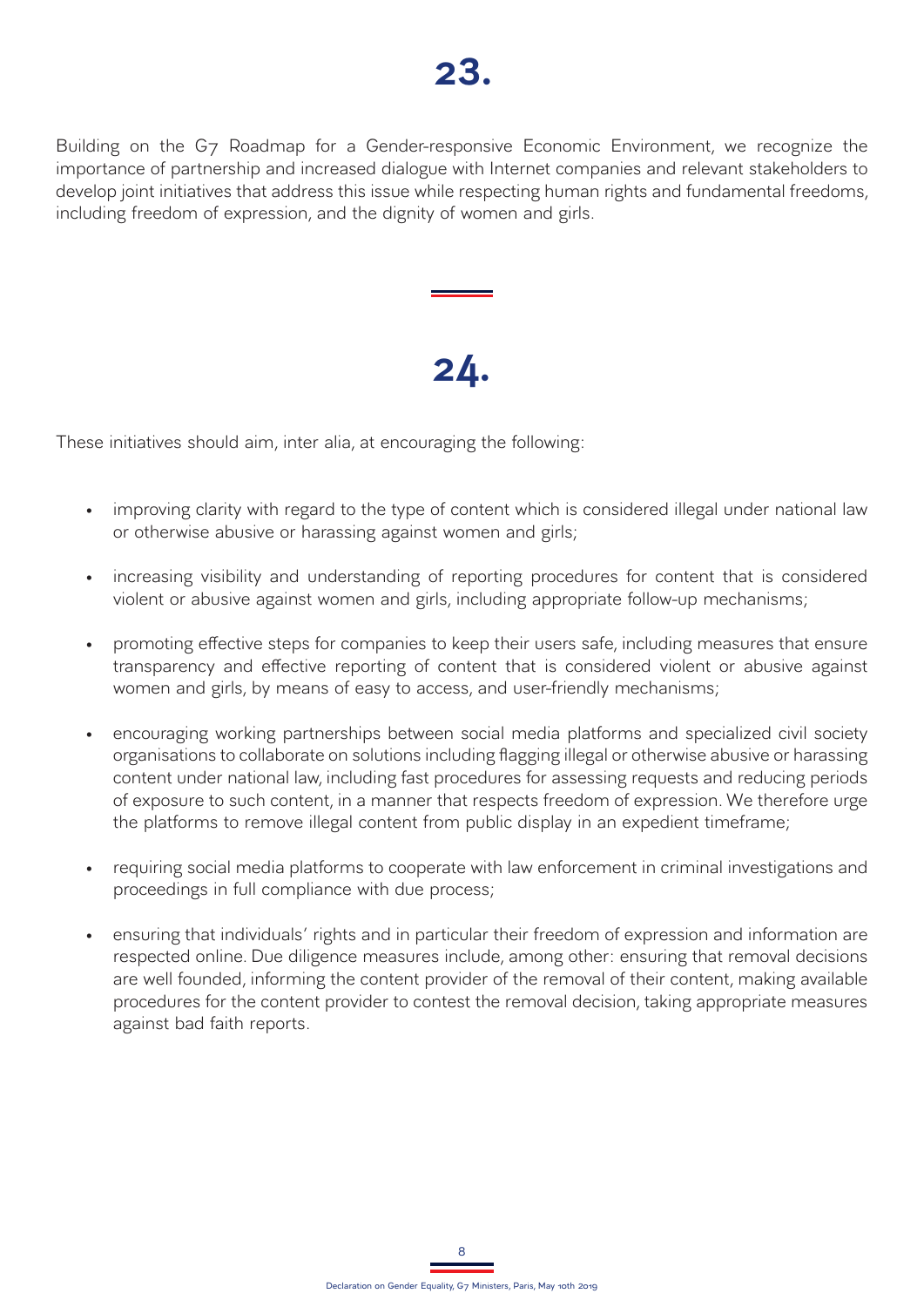

We call for the full participation of affected women and girls in discussions of this issue to help ensure that responses empower, rather than marginalize, those who have been most affected by this form of violence, abuse and harassment. We commit to increasing voluntary dialogue with the private sector and relevant actors including youth, affected women and girls and civil society to develop innovative and operational solutions that address this growing issue.

#### **France**

Ms. Marlène Schiappa, Minister of State for Gender Equality and the Fight against Discrimination

#### **United States Of America**

Ms. Kathryn Kaufman, Managing Director for Global Women's Issues at the Overseas Private Investment Corporation (OPIC)

#### **United Kingdom**

Baroness Williams of Trafford, Minister for Equalities

#### **Japan**

Mr. Kazuyuki NAKANE, State Minister for Cabinet Office

#### **Italy**

Mr. Vincenzo Spadafora, Secretary of State in charge of Parity and Youth

#### **Germany**

Ms. Caren Marks, Secretary of State in charge of Family Affairs, Senior Citizens, Women and Youth

#### **Canada**

Ms. Maryam Monsef, Minister of International Development and Minister for Women and Gender Equality